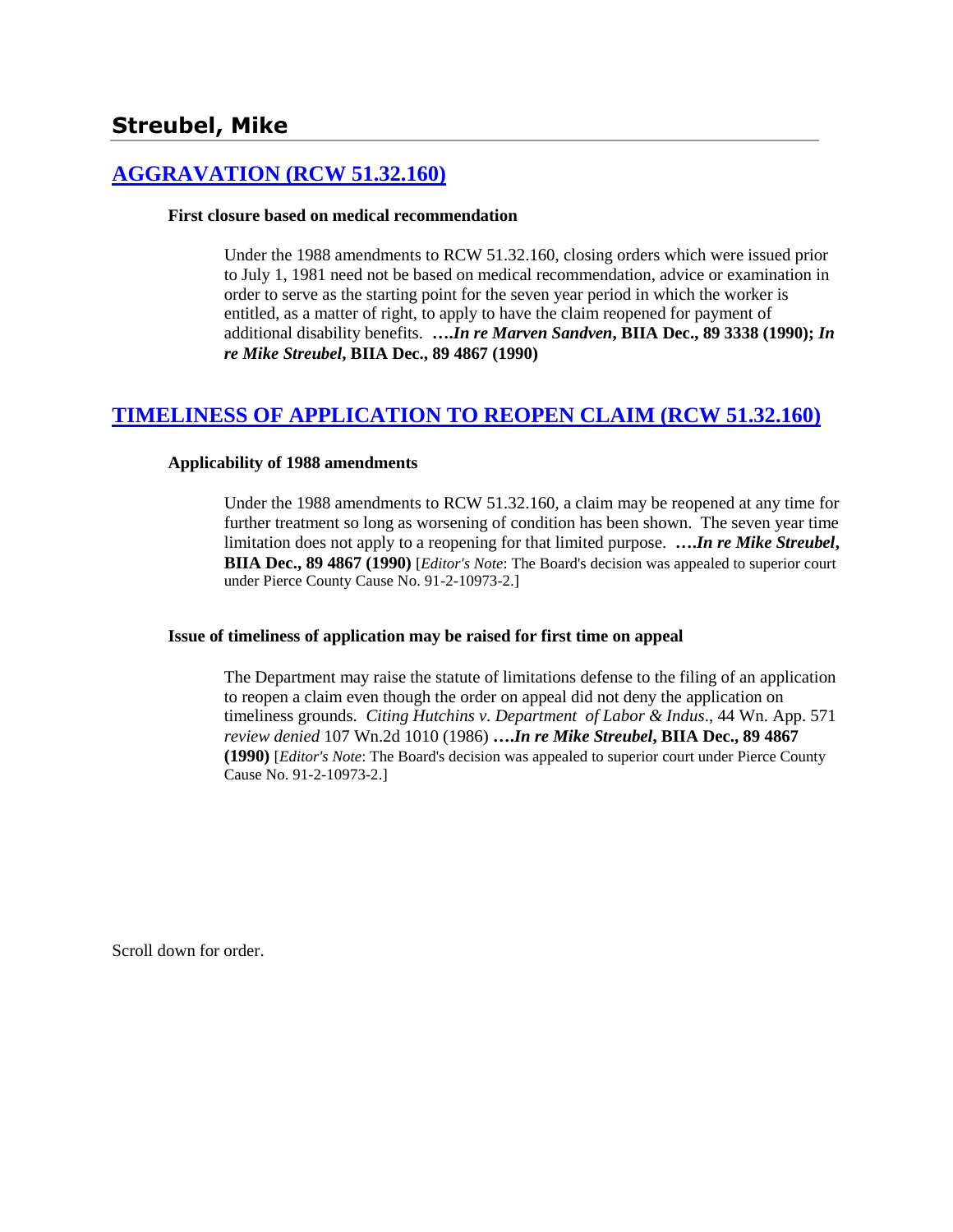#### **BEFORE THE BOARD OF INDUSTRIAL INSURANCE APPEALS STATE OF WASHINGTON**

**IN RE: MIKE L. STREUBEL ) DOCKET NO. 89 4867**

### **ORDER VACATING PROPOSED DECISION AND ORDER AND REMANDING APPEAL FOR FURTHER PROCEEDINGS**

## **CLAIM NO. G-648302**

APPEARANCES:

Claimant, Mike L. Streubel, by David B. Vail and Associates, per David B. Vail

Employer, Northwest Excavating Inc., by None

Department of Labor and Industries, by The Office of the Attorney General, per Charles M. McCullough, Deborah Lazaldi, and Linda L. Williams, Assistants

**)**

**) ) )**

This is an appeal filed by the claimant on November 2, 1989 from an order of the Department of Labor and Industries dated September 12, 1989 which adhered to the provisions of a Department order dated May 5, 1989 which denied the claimant's reopening application because the medical information showed that the condition(s) caused by the injury had not worsened since the final claim

#### closure. **REMANDED FOR FURTHER PROCEEDINGS.**

## **DECISION**

Pursuant to RCW 51.52.104 and RCW 51.52.106, this matter is before the Board for review and decision on a timely Petition for Review filed by the claimant to a Proposed Decision and Order issued on May 14, 1990 in which the claimant's appeal was dismissed.

We have granted review in order to remand this appeal to the hearing process for a decision on the merits.

Mike L. Streubel, the claimant, sustained an industrial injury on September 30, 1974. His claim was closed on December 1, 1977. The Department received an application to reopen his claim, due to aggravation of his condition, on March 20, 1989. On May 5, 1989 the Department issued an order denying the application because medical information showed no worsening of the claimant's condition since closure. A protest and request for reconsideration was received by the Department on May 12, 1989, and on June 5, 1989 the Department order dated May 5, 1989 was held in abeyance.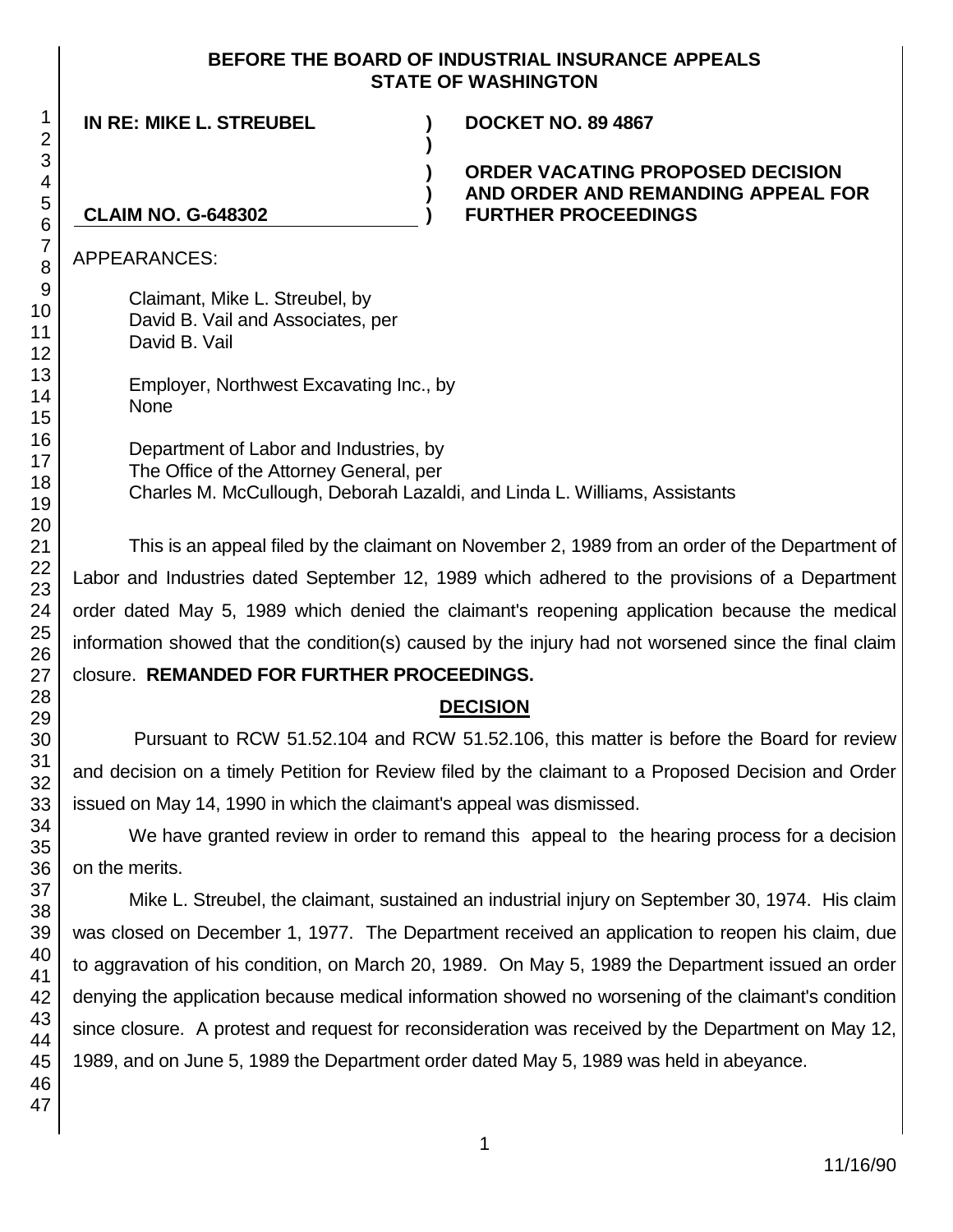Mr. Streubel attended an independent medical examination on August 10, 1989. On September 12, 1989 the Department issued an order adhering to the provisions of the Department order dated May 5, 1989, denying the reopening application.

Mr. Streubel filed a timely notice of appeal to the September 12, 1989 order. We issued an order granting the claimant's appeal. The Department then filed a motion to dismiss the appeal for lack of jurisdiction. The Department's motion was based on RCW 51.32.160 as amended by the Legislature in 1988.

RCW 51.32.160 allows a worker to apply for reopening due to worsening of an industrially related condition within seven years of the date the first closing order became final, when the worker is seeking additional compensation such as time loss, a permanent partial disability award, or a pension. If the first closing order was issued after July 1, 1981, it must be based on medical recommendation, advice, or examination. Otherwise, the seven year time limitation does not apply. However, orders issued prior to July 1, 1981, like the first closing order in this case, need not meet these requirements. In re Marven Sandven, Dckt. No. 89 3338 (August 24, 1990), at 5.

There is no question that the first closing order in this claim became final long before July 1, 1981 (it was issued on December 1, 1977) and more than seven years prior to the date Mr. Streubel's aggravation application was filed (March 20, 1989). However, under RCW 51.32.160 as amended in 1988, a claim may be reopened at any time for further treatment so long as worsening of condition has been shown. The seven year time limitation does not apply to a reopening for that limited purpose.

Thus, the Department correctly considered the merits of Mr. Streubel's aggravation application by sending him for an independent medical examination and issuing an order which adjudicated the merits of his application. Unfortunately, upon claimant's appeal to this Board, the Department's legal representative has chosen to assert a position inconsistent with that taken by the Department in adjudicating this claim. It is now the Department's position, and the Industrial Appeals Judge agreed, that RCW 51.32.160 acts as a complete jurisdictional bar to the reopening of this claim.

In response to the Department's motion to dismiss, the claimant states that "the Department failed to assert the seven year limitation period in RCW 51.32.160 as a defense to claimant's reopening application" and instead, "chose to deny Mr. Streubel's application upon medical grounds." PFR, at 5. According to the claimant, the Department is therefore precluded from raising the statute of limitations issue for the first time on appeal. In support of this position, claimant characterizes the time limitation contained in RCW 51.32.160 as a true statute of limitations rather than a non-claim statute,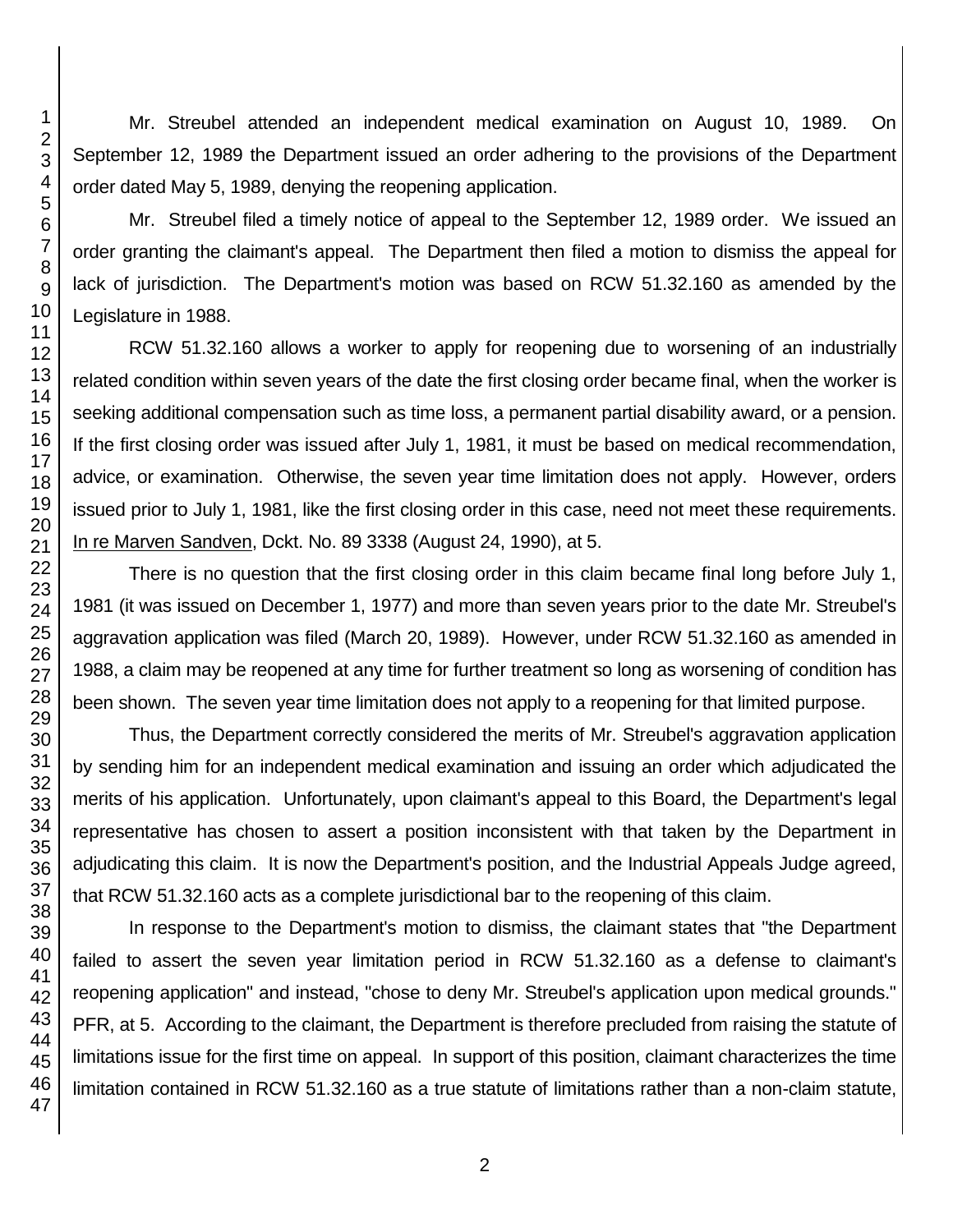citing Lane v. Dep't of Labor & Indus., 21 Wn.2d 420 (1944); Pape v. Dep't of Labor & Indus., 43 Wn.2d 736 (1953); and In re Bernard James, BIIA Dec. 04,394 (1955). Because the aggravation statute is not a non-claim statute, Mr. Streubel argues that the Department's failure to raise the statute of limitations defense at the Department level constitutes a waiver of that defense. Claimant urges that we disregard the more recent decision in Hutchins v. Dep't of Labor & Indus., 44 Wn.App. 571 (1986) rev. denied 107 Wn.2d 1010 (1986) as an "aberration which does not control this case." PFR, at 9.

Because we are denying the Department's motion to dismiss, we respond to claimant's arguments only briefly. First, as we have already pointed out, there is no statute of limitations on reopening a claim for treatment purposes. Therefore, the Department obviously cannot be said to have waived a non-existent statute of limitations when it denied claimant's aggravation application on medical grounds. Second, Pape, Lane, and James are inapposite here. Pape and Lane relate to the question of whether amendments to the aggravation statute apply retrospectively. James addresses the effect of the Director's discretionary decision to reopen a claim. Neither of those questions is before us in this appeal. Hutchins, on the other hand, is directly on point, since the court there specifically permitted the Department to raise the statute of limitations question under RCW 51.32.160 for the first time on appeal. Hutchins, at 576-577.

For the foregoing reasons, the Department has not waived its right to assert that Mr. Streubel's aggravation application is untimely with regard to the receipt of further compensation benefits such as time loss, permanent partial disability, or pension. The claimant is barred by RCW 51.32.160 from litigating those issues, since the Director has not chosen to exercise his discretion and waive the seven year time limitation regarding an application for those benefits.

The Proposed Decision and Order is vacated, and this appeal is remanded to the hearing process for the purpose of taking further evidence to ascertain if Mr. Streubel's condition, causally related to his industrial injury of September 30, 1974, objectively worsened between December 1, 1977 and September 12, 1989, and if so, whether the claimant was in need of further medical treatment for such worsened condition. The issues of time loss compensation, higher permanent partial disability, or permanent total disability as of September 12, 1989, are not before the Board because Mr. Streubel filed his application to reopen his claim due to aggravation of his condition more than seven years from the date the first closing order became final.